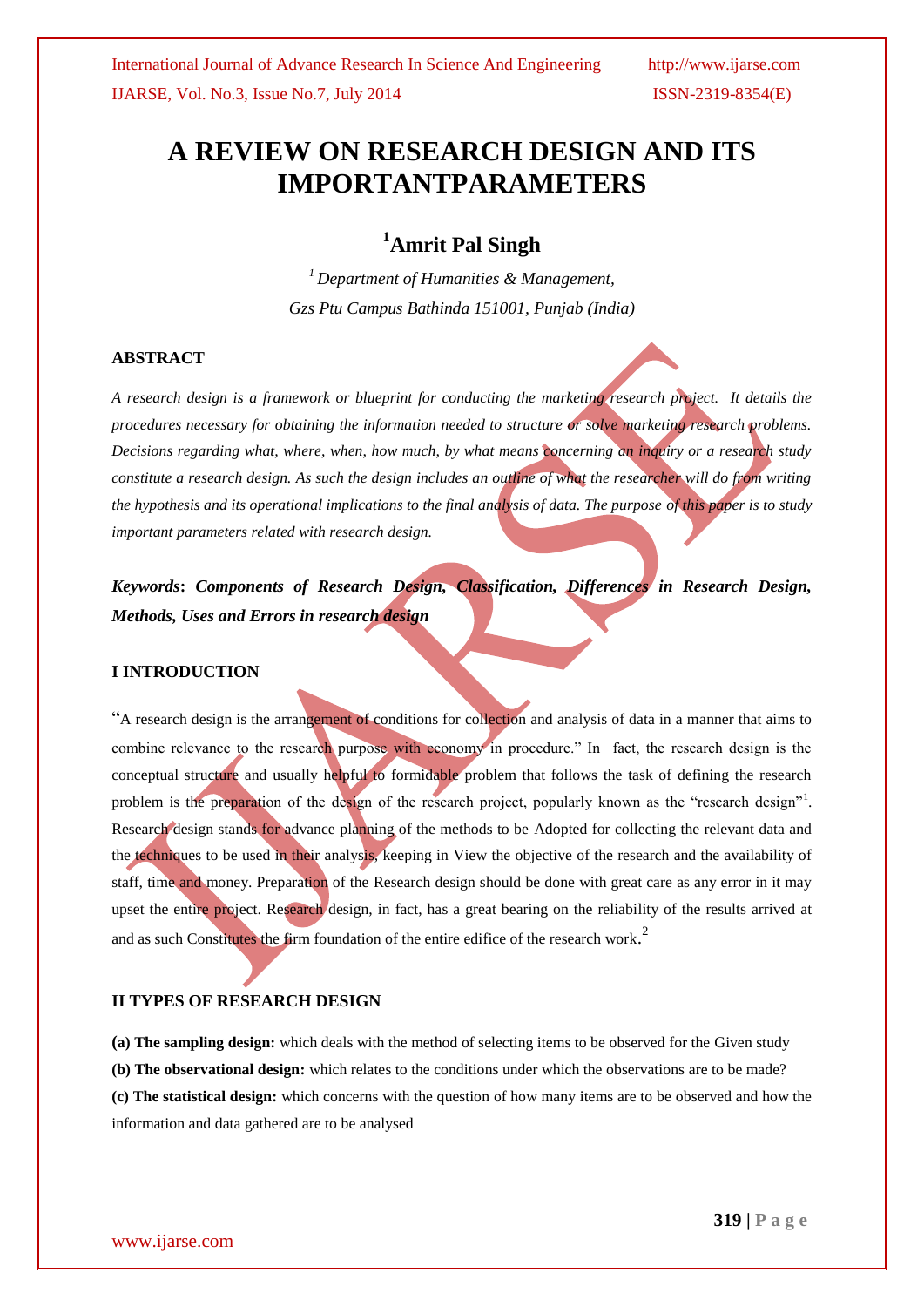**(d) The operational design:** which deals with the techniques by which the procedures specified? In the sampling, statistical and observational designs can be carried out.<sup>3</sup>

#### **III COMPONENTS OF A RESEARCH DESIGN**

- Define the information needed
- Design the exploratory, descriptive, and/or causal phases of the research
- Specify the measurement and scaling procedures
- Construct and pretest a questionnaire (interviewing form) or an appropriate form for data collection
- $\blacksquare$  Specify the sampling process and sample size
- Develop a plan of data analysis

#### **3.1 A Classification of Marketing Research Designs**



#### **3.2 Different Research Designs**

Different research designs can be conveniently described if we categorize them as

- (1) Research design in case of exploratory research studies;
- (2) Research design in case of descriptive and diagnostic research studies,
- (3) Research design in case of hypothesis-testing research studies.

#### **3.2.1 Research design in case of exploratory research studies**

Exploratory research studies are also termed as formulative research studies. The main purpose of such studies is that of formulating a problem for more precise investigation or of developing the working hypotheses  $2$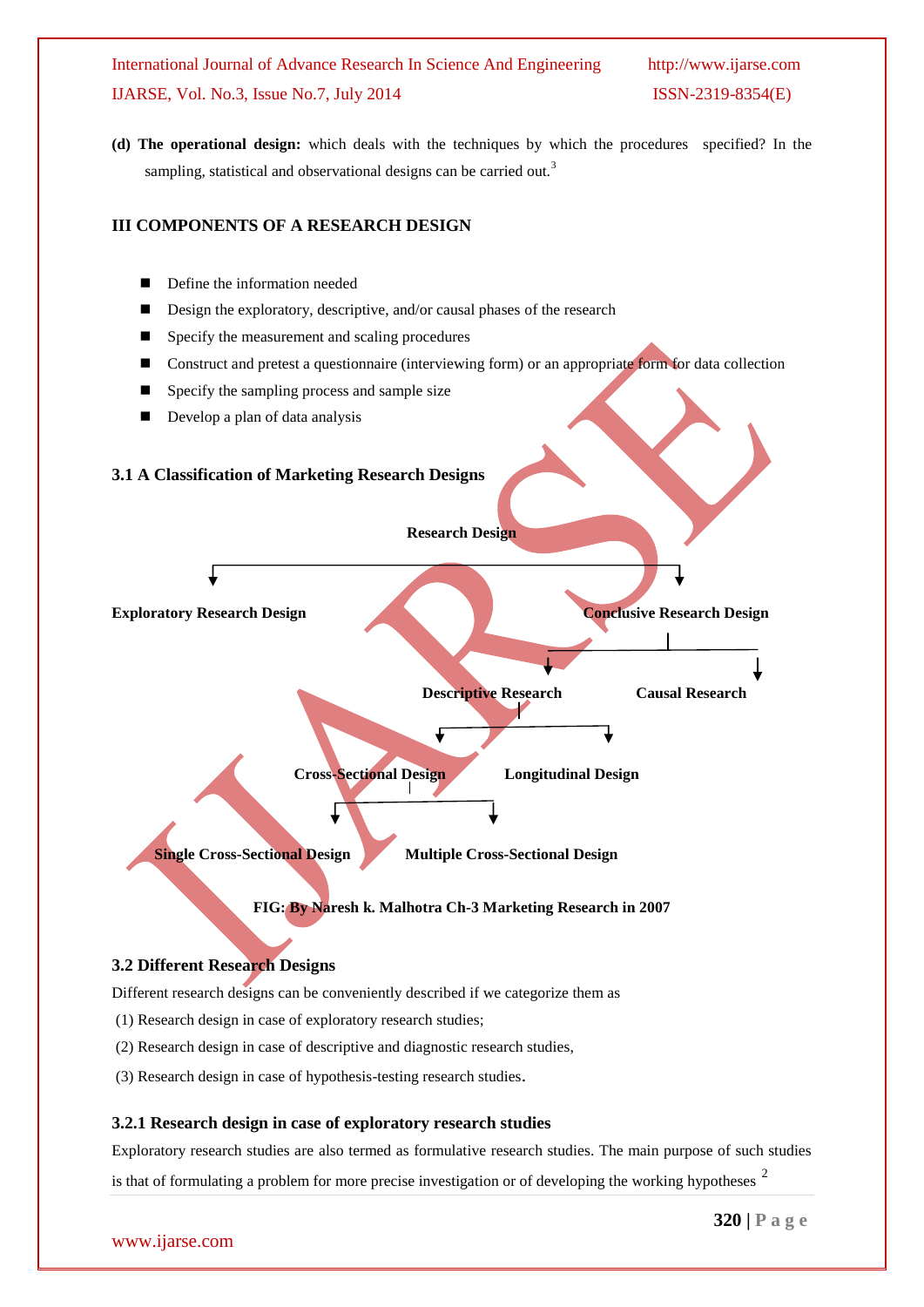#### **3.2.2 Research design in case of descriptive and diagnostic research studies**

Descriptive research studies are those studies which are concerned with describing the characteristics of a particular individual, or of a group, whereas diagnostic research studies determine the frequency with which something occur or its association with something else. The studies concerning whether certain variables are associated are examples of diagnostic research studies.

#### *The design in such studies must be rigid and not flexible and must focus attention on the following:*

- (a) Formulating the objective of the study (what the study is about and why is it being made?)
- (b) Designing the methods of data collection (what techniques of gathering data will be adopted?)
- (c) Selecting the sample (how much material will be needed?
- (d) Collecting the data (where can the required data be found and with what time period should the data be related?)
- (e) Processing and analysing the data.
- (f) Reporting the findings.

#### **3.2.3 Research design in case of hypothesis-testing research studies**

Hypothesis-testing research studies (generally known as experimental studies) are those where the researcher tests the hypotheses of causal relationships between variables. Such studies require procedures that will not only reduce bias and increase reliability, but will permit drawing inferences about causality. Usually experiments meet this requirement.<sup>2</sup>

#### *Other Research Designs:*

- Cross-sectional Designs: **Involve the collection of information from any given sample of population elements only once.**
- **In single cross-sectional designs,** there is only one sample of respondents and information is obtained from this sample only once.<sup>4</sup>
- In **multiple cross-sectional designs**, there are two or more samples of respondents, and information from each sample is obtained only once. Often, information from different samples is obtained at  $d$ ifferent times $4$

#### *Longitudinal Designs:*

- A fixed sample (or samples) of population elements is measured repeatedly on the same variables
- A longitudinal design differs from a cross-sectional design in that the sample or samples remain the same over time <sup>4</sup>

#### **3.3 Research Design Differences**

www.ijarse.com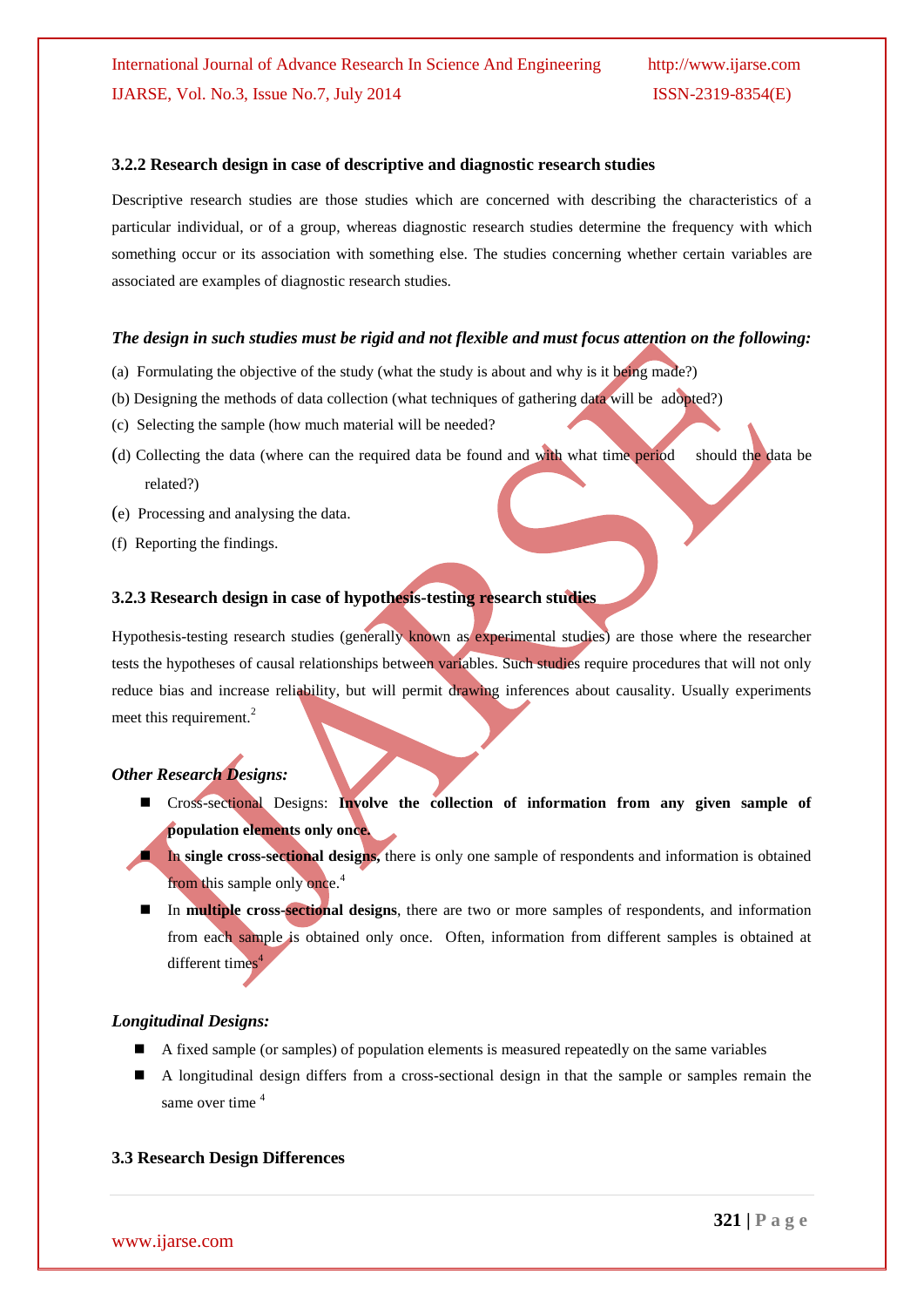## **3.3.1 Exploratory & Conclusive Research Differences**

|                          | <b>Exploratory</b>                          | Conclusive                              |  |
|--------------------------|---------------------------------------------|-----------------------------------------|--|
| Objective:               | insights<br>To<br>provide<br>and            | To test specific hypotheses and         |  |
|                          | understanding.                              | examine relationships.                  |  |
|                          |                                             |                                         |  |
| <b>Character-istics:</b> | Information needed is defined only          | Information<br>needed is<br>clearly     |  |
|                          | loosely. Research process<br>$\overline{1}$ | defined. Research process is formal     |  |
|                          | flexible and unstructured. Sample           | and structured. Sample is large and     |  |
|                          | is small and non-representative.            | representative. Data analysis is        |  |
|                          | Analysis of primary data is                 | quantitative.                           |  |
|                          | qualitative.                                |                                         |  |
|                          |                                             |                                         |  |
| <b>Findings/Results:</b> | Tentative.                                  | Conclusive.                             |  |
|                          |                                             |                                         |  |
| <b>Outcome:</b>          | further<br>Generally<br>followed<br>by      | Findings<br>used<br>input<br>into<br>as |  |
|                          | exploratory or conclusive                   | decision making.                        |  |
|                          | research.                                   |                                         |  |

## **3.3.2 A Comparison of Basic Research Designs**

|                  | <b>Exploratory</b>        | <b>Descriptive</b>        | Causal                    |
|------------------|---------------------------|---------------------------|---------------------------|
|                  |                           |                           |                           |
| Objective:       | of ideas and<br>Discovery | Describe<br>market        | Determine<br>and<br>cause |
|                  | insights                  | characteristics<br>or     | effect relationships      |
|                  |                           | functions                 |                           |
| Characteristics: | Flexible, versatile       | Marked<br>the prior<br>by | Manipulation of one or    |
|                  |                           | formulation of specific   | independent<br>more       |
|                  |                           | hypotheses                | variables                 |
| Methods:         | Expert surveys            | Secondary data:           | Experiments               |
|                  | Pilot surveys             | quantitative analysis     |                           |
|                  | Secondary data:           | Surveys                   |                           |
|                  | qualitative analysis      | Panels                    |                           |
|                  | Qualitative research      | Observation<br>and other  |                           |
|                  |                           | data                      |                           |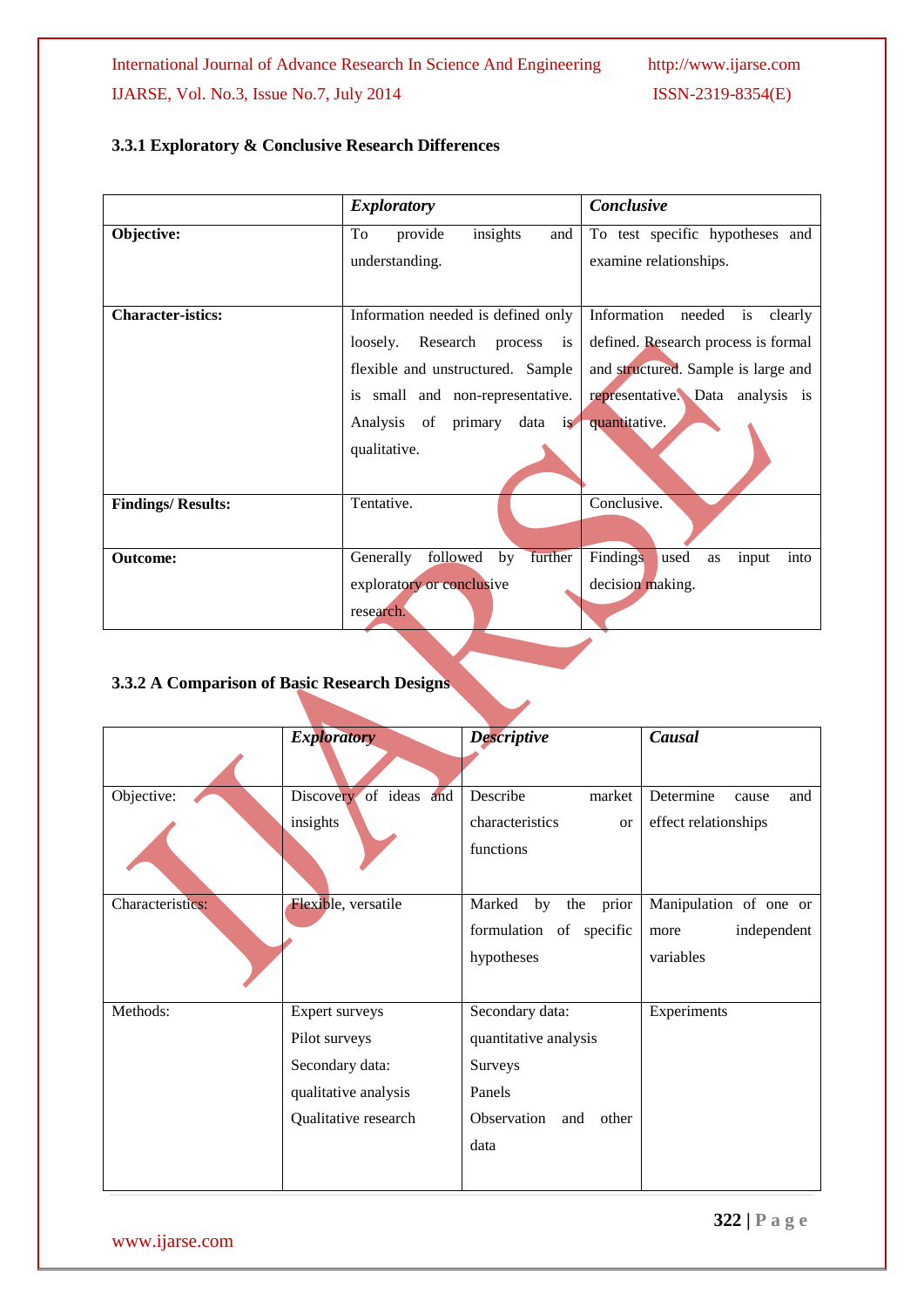#### *Methods of Exploratory Research*

- Survey of experts Pilot surveys)
- Secondary data analyzed in a qualitative way
- Qualitative research<sup>4</sup>

#### *Methods of Descriptive Research*

- Secondary data analyzed in a quantitative as opposed to a qualitative manner
- Surveys
- Panels
- Observational and other data<sup>4</sup>

#### *Uses of Causal Research:*

- To understand which variables are the cause (independent variables) and which variables are the effect (dependent variables) of a phenomenon
- To determine the nature of the relationship between the causal variables and the effect to be predicted
- METHOD: Experiments<sup>4</sup>

#### **IV ERROR IN RESEARCH DESIGNS**



**Questioning Error**